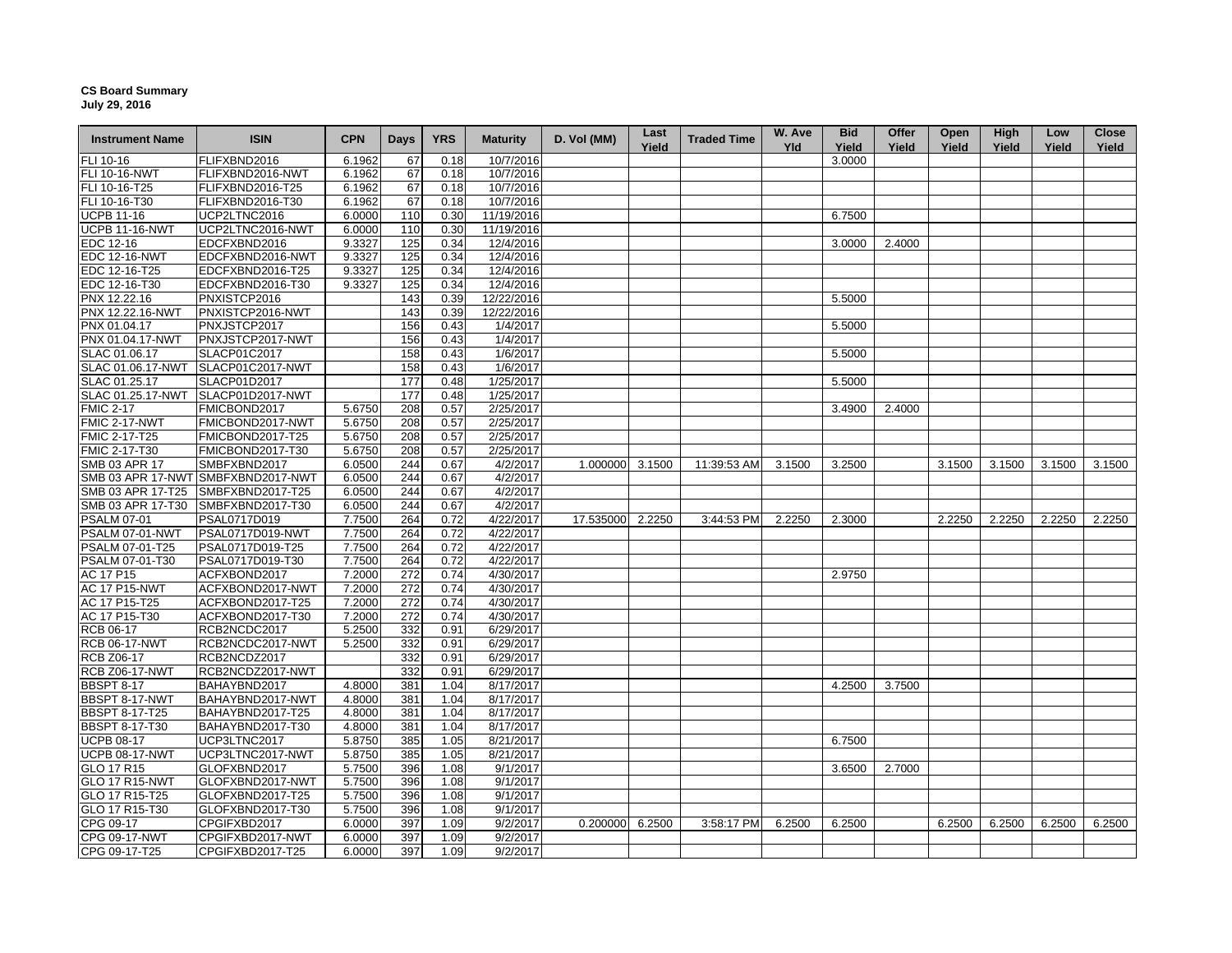| <b>Instrument Name</b>             | <b>ISIN</b>                          | <b>CPN</b>       | <b>Days</b>  | <b>YRS</b>   | <b>Maturity</b>        | D. Vol (MM) | Last<br>Yield | <b>Traded Time</b> | W. Ave<br><b>Yld</b> | <b>Bid</b><br>Yield | Offer<br>Yield | Open<br>Yield | High<br>Yield | Low<br>Yield | <b>Close</b><br>Yield |
|------------------------------------|--------------------------------------|------------------|--------------|--------------|------------------------|-------------|---------------|--------------------|----------------------|---------------------|----------------|---------------|---------------|--------------|-----------------------|
| CPG 09-17-T30                      | CPGIFXBD2017-T30                     | 6.0000           | 397          | 1.09         | 9/2/2017               |             |               |                    |                      |                     |                |               |               |              |                       |
| <b>RCB 11-17</b>                   | RCB3NCDC2017                         | 5.2500           | 463          | 1.27         | 11/7/2017              |             |               |                    |                      |                     |                |               |               |              |                       |
| <b>RCB 11-17-NWT</b>               | RCB3NCDC2017-NWT                     | 5.2500           | 463          | 1.27         | 11/7/2017              |             |               |                    |                      |                     |                |               |               |              |                       |
| <b>FMIC 17 R16</b>                 | FMIC2BND2017                         | 5.5000           | 466          | 1.28         | 11/10/2017             |             |               |                    |                      | 3.7500              | 2.7000         |               |               |              |                       |
| FMIC 17 R16-NWT                    | FMIC2BND2017-NWT                     | 5.5000           | 466          | 1.28         | 11/10/2017             |             |               |                    |                      |                     |                |               |               |              |                       |
| <b>FMIC 17 R16-T25</b>             | FMIC2BND2017-T25                     | 5.5000           | 466          | 1.28         | 11/10/2017             |             |               |                    |                      |                     |                |               |               |              |                       |
| FMIC 17 R16-T30                    | FMIC2BND2017-T30                     | 5.5000           | 466          | 1.28         | 11/10/2017             |             |               |                    |                      |                     |                |               |               |              |                       |
| <b>SLI 18 R17</b>                  | SLIFXBND2018                         | 6.7284           | 873          | 2.39         | 12/22/2018             |             |               |                    |                      | 6.5000              |                |               |               |              |                       |
| SLI 18 R17-NWT                     | SLIFXBND2018-NWT                     | 6.7284           | 873          | 2.39         | 12/22/2018             |             |               |                    |                      |                     |                |               |               |              |                       |
| SLI 18 R17-T25                     | SLIFXBND2018-T25                     | 6.7284           | 873          | 2.39         | 12/22/2018             |             |               |                    |                      |                     |                |               |               |              |                       |
| SLI 18 R17-T30                     | SLIFXBND2018-T30                     | 6.7284           | 873          | 2.39         | 12/22/2018             |             |               |                    |                      |                     |                |               |               |              |                       |
| <b>SMB 19 R17</b>                  | SMB2FXBD2019                         | 5.9300           | 974          | 2.67         | 4/2/2019               |             |               |                    |                      | 4.3000              | 3.0000         |               |               |              |                       |
| <b>SMB 19 R17-NWT</b>              | SMB2FXBD2019-NWT                     | 5.9300           | 974          | 2.67         | 4/2/2019               |             |               |                    |                      |                     |                |               |               |              |                       |
| SMB 19 R17-T25                     | SMB2FXBD2019-T25                     | 5.9300           | 974          | 2.67         | 4/2/2019               |             |               |                    |                      |                     |                |               |               |              |                       |
| SMB 19 R17-T30                     | SMB2FXBD2019-T30                     | 5.9300           | 974          | 2.67         | 4/2/2019               |             |               |                    |                      |                     |                |               |               |              |                       |
| SMB 04-19                          | SMBFXBND2019                         | 10.5000          | 975          | 2.67         | 4/3/2019               |             |               |                    |                      | 6.2500              | 3.0000         |               |               |              |                       |
| <b>SMB 04-19-NWT</b>               | SMBFXBND2019-NWT                     | 10.5000          | 975          | 2.67         | 4/3/2019               |             |               |                    |                      |                     |                |               |               |              |                       |
| SMB 04-19-T25                      | SMBFXBND2019-T25                     | 10.5000          | 975          | 2.67         | 4/3/2019               |             |               |                    |                      |                     |                |               |               |              |                       |
| SMB 04-19-T30                      | SMBFXBND2019-T30                     | 10.5000          | 975          | 2.67         | 4/3/2019               |             |               |                    |                      |                     |                |               |               |              |                       |
| ALI 19 R17                         | ALIFXBND2019                         | 5.6250           | 999          | 2.74         | 4/27/2019              |             |               |                    |                      | 4.1250              | 3.2000         |               |               |              |                       |
| ALI 19 R17-NWT                     | ALIFXBND2019-NWT                     | 5.6250           | 999          | 2.74         | 4/27/2019              |             |               |                    |                      |                     |                |               |               |              |                       |
| ALI 19 R17-T25                     | ALIFXBND2019-T25                     | 5.6250           | 999          | 2.74         | 4/27/2019              |             |               |                    |                      |                     |                |               |               |              |                       |
| ALI 19 R17-T30                     | ALIFXBND2019-T30                     | 5.6250           | 999          | 2.74         | 4/27/2019              |             |               |                    |                      |                     |                |               |               |              |                       |
| GLO 19 R17                         | GLOFXBND2019                         | 6.0000           | 1034         | 2.83         | 6/1/2019               |             |               |                    |                      | 4.1750              |                |               |               |              |                       |
| GLO 19 R17-NWT                     | GLOFXBND2019-NWT                     | 6.0000           | 1034         | 2.83         | 6/1/2019               |             |               |                    |                      |                     |                |               |               |              |                       |
| GLO 19 R17-T25                     | GLOFXBND2019-T25                     | 6.0000           | 1034         | 2.83         | 6/1/2019               |             |               |                    |                      |                     |                |               |               |              |                       |
| GLO 19 R17-T30                     | GLOFXBND2019-T30                     | 6.0000           | 1034         | 2.83         | 6/1/2019               |             |               |                    |                      |                     |                |               |               |              |                       |
| <b>FLI 19 R17</b>                  | FLIFXBND2019                         | 6.2731           | 1041         | 2.85         | 6/8/2019               |             |               |                    |                      | 4.1500              | 3.3000         |               |               |              |                       |
| <b>FLI 19 R17-NWT</b>              | FLIFXBND2019-NWT                     | 6.2731           | 1041         | 2.85         | 6/8/2019               |             |               |                    |                      |                     |                |               |               |              |                       |
| FLI 19 R17-T25                     | FLIFXBND2019-T25                     | 6.2731           | 1041         | 2.85         | 6/8/2019               |             |               |                    |                      |                     |                |               |               |              |                       |
| FLI 19 R17-T30                     | FLIFXBND2019-T30                     | 6.2731           | 1041         | 2.85         | 6/8/2019               |             |               |                    |                      |                     |                |               |               |              |                       |
| SM 19 R17                          | SMICFXBD2019                         | 6.0000           | 1079         | 2.95         | 7/16/2019              |             |               |                    |                      | 4.1500              | 3.5000         |               |               |              |                       |
| <b>SM 19 R17-NWT</b>               | SMICFXBD2019-NWT                     | 6.0000           | 1079         | 2.95         | 7/16/2019              |             |               |                    |                      |                     |                |               |               |              |                       |
| SM 19 R17-T25                      | SMICFXBD2019-T25                     | 6.0000           | 1079         | 2.95         | 7/16/2019              |             |               |                    |                      |                     |                |               |               |              |                       |
| SM 19 R17-T30                      | SMICFXBD2019-T30                     | 6.0000           | 1079         | 2.95         | 7/16/2019              |             |               |                    |                      |                     |                |               |               |              |                       |
| <b>FMIC 19 R17</b>                 | FMICBOND2019                         | 5.7500           | 1104         | 3.02         | 8/10/2019              |             |               |                    |                      | 6.2500              |                |               |               |              |                       |
| FMIC 19 R17-NWT                    | FMICBOND2019-NWT                     | 5.7500           | 1104         | 3.02         | 8/10/2019              |             |               |                    |                      |                     |                |               |               |              |                       |
| FMIC 19 R17-T25                    | FMICBOND2019-T25                     | 5.7500           | 1104         | 3.02         | 8/10/2019              |             |               |                    |                      |                     |                |               |               |              |                       |
| FMIC 19 R17-T30                    | FMICBOND2019-T30                     | 5.7500           | 1104         | 3.02         | 8/10/2019              |             |               |                    |                      |                     |                |               |               |              |                       |
| <b>JGS 08-19</b>                   | JGSFXBND2019                         | 5.2317           | 1121         | 3.07         | 8/27/2019              | 2.350000    | 3.6000        | 8:51:18 AM         | 3.6000               | 4.1250              | 3.2000         | 3.6000        | 3.6000        | 3.6000       | 3.6000                |
| <b>JGS 08-19-NWT</b>               | JGSFXBND2019-NWT                     | 5.2317           | 1121         | 3.07         | 8/27/2019              |             |               |                    |                      |                     |                |               |               |              |                       |
| JGS 08-19-T25                      | JGSFXBND2019-T25                     |                  |              | 3.07         | 8/27/2019              |             |               |                    |                      |                     |                |               |               |              |                       |
| JGS 08-19-T30                      | JGSFXBND2019-T30                     | 5.2317<br>5.2317 | 1121<br>1121 | 3.07         | 8/27/2019              |             |               |                    |                      |                     |                |               |               |              |                       |
|                                    |                                      | 4.7106           | 1193         | 3.27         |                        |             |               |                    |                      | 4.6250              |                |               |               |              |                       |
| GTCAP 11-19                        | GTCFXBND2019                         |                  |              |              | 11/7/2019              |             |               |                    |                      |                     |                |               |               |              |                       |
| GTCAP 11-19-NWT<br>GTCAP 11-19-T25 | GTCFXBND2019-NWT<br>GTCFXBND2019-T25 | 4.7106<br>4.7106 | 1193<br>1193 | 3.27         | 11/7/2019<br>11/7/2019 |             |               |                    |                      |                     |                |               |               |              |                       |
|                                    |                                      | 4.7106           |              | 3.27<br>3.27 |                        |             |               |                    |                      |                     |                |               |               |              |                       |
| GTCAP 11-19-T30                    | GTCFXBND2019-T30                     |                  | 1193         |              | 11/7/2019              |             |               |                    |                      |                     |                |               |               |              |                       |
| <b>VLL 19 R17</b>                  | VLLFXBND2019                         | 5.6542           | 1195         | 3.27         | 11/9/2019              |             |               |                    |                      | 5.7000              |                |               |               |              |                       |
| VLL 19 R17-NWT                     | VLLFXBND2019-NWT                     | 5.6542           | 1195         | 3.27         | 11/9/2019              |             |               |                    |                      |                     |                |               |               |              |                       |
| <b>VLL 19 R17-T25</b>              | VLLFXBND2019-T25                     | 5.6542           | 1195         | 3.27         | 11/9/2019              |             |               |                    |                      |                     |                |               |               |              |                       |
| VLL 19 R17-T30                     | VLLFXBND2019-T30                     | 5.6542           | 1195         | 3.27         | 11/9/2019              |             |               |                    |                      |                     |                |               |               |              |                       |
| AC 19 R16                          | ACFXBOND2019                         | 5.4500           | 1209         | 3.31         | 11/23/2019             |             |               |                    |                      | 4.0450              | 3.4000         |               |               |              |                       |
| <b>AC 19 R16-NWT</b>               | ACFXBOND2019-NWT                     | 5.4500           | 1209         | 3.31         | 11/23/2019             |             |               |                    |                      |                     |                |               |               |              |                       |
| AC 19 R16-T25                      | ACFXBOND2019-T25                     | 5.4500           | 1209         | 3.31         | 11/23/2019             |             |               |                    |                      |                     |                |               |               |              |                       |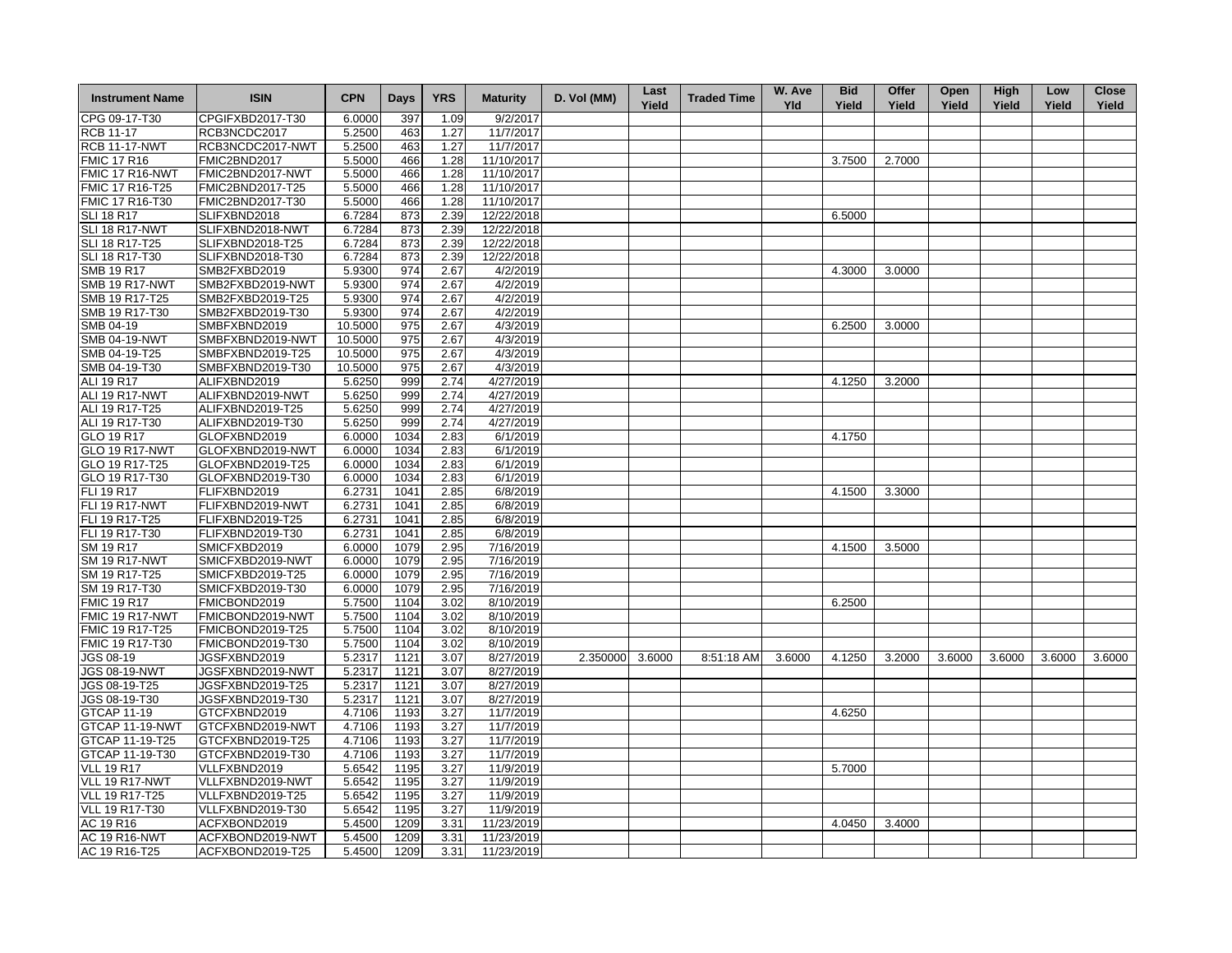| <b>Instrument Name</b>       | <b>ISIN</b>      | <b>CPN</b> | <b>Days</b> | <b>YRS</b> | <b>Maturity</b>   | D. Vol (MM)     | Last<br>Yield | <b>Traded Time</b> | W. Ave<br><b>Yld</b> | <b>Bid</b><br>Yield | Offer<br>Yield | Open<br>Yield | High<br>Yield        | Low<br>Yield | <b>Close</b><br>Yield |
|------------------------------|------------------|------------|-------------|------------|-------------------|-----------------|---------------|--------------------|----------------------|---------------------|----------------|---------------|----------------------|--------------|-----------------------|
| AC 19 R16-T30                | ACFXBOND2019-T30 | 5.4500     | 1209        | 3.31       | 11/23/2019        |                 |               |                    |                      |                     |                |               |                      |              |                       |
| <b>GTCAP 20 R17</b>          | GTCFXBND2020     | 4.8371     | 1305        | 3.57       | 2/27/2020         |                 |               |                    |                      | 4.5750              | 3.3000         |               |                      |              |                       |
| GTCAP 20 R17-NWT             | GTCFXBND2020-NWT | 4.8371     | 1305        | 3.57       | 2/27/2020         |                 |               |                    |                      |                     |                |               |                      |              |                       |
| GTCAP 20 R17-T25             | GTCFXBND2020-T25 | 4.8371     | 1305        | 3.57       | 2/27/2020         |                 |               |                    |                      |                     |                |               |                      |              |                       |
| GTCAP 20 R17-T30             | GTCFXBND2020-T30 | 4.8371     | 1305        | 3.57       | 2/27/2020         |                 |               |                    |                      |                     |                |               |                      |              |                       |
| <b>SMPH 03-20</b>            | SMPHFXBD2020     | 5.1000     | 1308        | 3.58       | 3/1/2020          |                 |               |                    |                      | 4.1000              |                |               |                      |              |                       |
| <b>SMPH 03-20-NWT</b>        | SMPHFXBD2020-NWT | 5.1000     | 1308        | 3.58       | 3/1/2020          |                 |               |                    |                      |                     |                |               |                      |              |                       |
| SMPH 03-20-T25               | SMPHFXBD2020-T25 | 5.1000     | 1308        | 3.58       | 3/1/2020          |                 |               |                    |                      |                     |                |               |                      |              |                       |
| SMPH 03-20-T30               | SMPHFXBD2020-T30 | 5.1000     | 1308        | 3.58       | 3/1/2020          |                 |               |                    |                      |                     |                |               |                      |              |                       |
| CPG 20 R18                   | CPGIFXBD2020     | 6.6878     | 1309        | 3.58       | 3/2/2020          |                 |               |                    |                      | 6.7000              |                |               |                      |              |                       |
| <b>CPG 20 R18-NWT</b>        | CPGIFXBD2020-NWT | 6.6878     | 1309        | 3.58       | 3/2/2020          |                 |               |                    |                      |                     |                |               |                      |              |                       |
| CPG 20 R18-T25               | CPGIFXBD2020-T25 | 6.6878     | 1309        | 3.58       | 3/2/2020          |                 |               |                    |                      |                     |                |               |                      |              |                       |
| CPG 20 R18-T30               | CPGIFXBD2020-T30 | 6.6878     | 1309        | 3.58       | 3/2/2020          |                 |               |                    |                      |                     |                |               |                      |              |                       |
| MBT 04-20                    | MBTLTNCD2020     | 4.0000     | 1362        | 3.73       | 4/24/2020         |                 |               |                    |                      |                     |                |               |                      |              |                       |
|                              |                  |            |             |            | $\sqrt{5}/3/2020$ |                 |               |                    |                      | 4.3500              | 3.4000         |               |                      |              |                       |
| EDC 20 R18<br>EDC 20 R18-NWT | EDCFXBND2020     | 4.1583     | 1371        | 3.75       |                   |                 |               |                    |                      |                     |                |               |                      |              |                       |
|                              | EDCFXBND2020-NWT | 4.1583     | 1371        | 3.75       | 5/3/2020          |                 |               |                    |                      |                     |                |               |                      |              |                       |
| EDC 20 R18-T25               | EDCFXBND2020-T25 | 4.1583     | 1371        | 3.75       | 5/3/2020          |                 |               |                    |                      |                     |                |               |                      |              |                       |
| EDC 20 R18-T30               | EDCFXBND2020-T30 | 4.1583     | 1371        | 3.75       | 5/3/2020          |                 |               |                    |                      |                     |                |               |                      |              |                       |
| PNB 06-20                    | PNBLTNCD2020     | 4.1250     | 1411        | 3.86       | 6/12/2020         |                 |               |                    |                      |                     |                |               |                      |              |                       |
| <b>RCB 06-20</b>             | RCBLTNCD2020     | 4.1250     | 1418        | 3.88       | 6/19/2020         |                 |               |                    |                      |                     |                |               |                      |              |                       |
| GLO 20 R18                   | GLOFXBND2020     | 4.8875     | 1446        | 3.96       | 7/17/2020         |                 |               |                    |                      | 4.5950              | 3.4000         |               |                      |              |                       |
| <b>GLO 20 R18-NWT</b>        | GLOFXBND2020-NWT | 4.8875     | 1446        | 3.96       | 7/17/2020         |                 |               |                    |                      |                     |                |               |                      |              |                       |
| GLO 20 R18-T25               | GLOFXBND2020-T25 | 4.8875     | 1446        | 3.96       | 7/17/2020         |                 |               |                    |                      |                     |                |               |                      |              |                       |
| GLO 20 R18-T30               | GLOFXBND2020-T30 | 4.8875     | 1446        | 3.96       | 7/17/2020         |                 |               |                    |                      |                     |                |               |                      |              |                       |
| <b>SLTC 20 R18</b>           | SLTCFXBD2020     | 4.9925     | 1482        | 4.06       | 8/22/2020         |                 |               |                    |                      | 5.2500              |                |               |                      |              |                       |
| SLTC 20 R18-NWT              | SLTCFXBD2020-NWT | 4.9925     | 1482        | 4.06       | 8/22/2020         |                 |               |                    |                      |                     |                |               |                      |              |                       |
| SLTC 20 R18-T25              | SLTCFXBD2020-T25 | 4.9925     | 1482        | 4.06       | 8/22/2020         |                 |               |                    |                      |                     |                |               |                      |              |                       |
| SLTC 20 R18-T30              | SLTCFXBD2020-T30 | 4.9925     | 1482        | 4.06       | 8/22/2020         |                 |               |                    |                      |                     |                |               |                      |              |                       |
| <b>BDO 10-20</b>             | BDO2LTNC2020     | 3.7500     | 1527        | 4.18       | 10/6/2020         |                 |               |                    |                      | 5.0000              |                |               |                      |              |                       |
| ALI 20 R19                   | ALIFXBND2020     | 4.6250     | 1531        | 4.19       | 10/10/2020        |                 |               |                    |                      | 4.1750              | 3.6000         |               |                      |              |                       |
| ALI 20 R19-NWT               | ALIFXBND2020-NWT | 4.6250     | 1531        | 4.19       | 10/10/2020        |                 |               |                    |                      |                     |                |               |                      |              |                       |
| ALI 20 R19-T25               | ALIFXBND2020-T25 | 4.6250     | 1531        | 4.19       | 10/10/2020        |                 |               |                    |                      |                     |                |               |                      |              |                       |
| ALI 20 R19-T30               | ALIFXBND2020-T30 | 4.6250     | 1531        | 4.19       | 10/10/2020        |                 |               |                    |                      |                     |                |               |                      |              |                       |
| <b>HOUSE 10-20</b>           | HOUSEFBD2020     | 6.2080     | 1537        | 4.21       | 10/16/2020        |                 |               |                    |                      | 6.1500              | 4.8000         |               |                      |              |                       |
| HOUSE 10-20-NWT              | HOUSEFBD2020-NWT | 6.2080     | 1537        | 4.21       | 10/16/2020        |                 |               |                    |                      |                     |                |               |                      |              |                       |
| <b>HOUSE 10-20-T25</b>       | HOUSEFBD2020-T25 | 6.2080     | 1537        | 4.21       | 10/16/2020        |                 |               |                    |                      |                     |                |               |                      |              |                       |
| <b>HOUSE 10-20-T30</b>       | HOUSEFBD2020-T30 | 6.2080     | 1537        | 4.21       | 10/16/2020        |                 |               |                    |                      |                     |                |               |                      |              |                       |
| AEV 11-20                    | AEV2FXBD2020     | 4.4722     | 1558        | 4.27       | 11/6/2020         | 0.300000        | 3.8000        | 10:07:06 AM        | 3.8000               | 3.9250              |                | 3.8000        | 3.8000               | 3.8000       | 3.8000                |
| <b>AEV 11-20-NWT</b>         | AEV2FXBD2020-NWT | 4.4722     | 1558        | 4.27       | 11/6/2020         |                 |               |                    |                      |                     |                |               |                      |              |                       |
| AEV 11-20-T25                | AEV2FXBD2020-T25 | 4.4722     | 1558        | 4.27       | 11/6/2020         |                 |               |                    |                      |                     |                |               |                      |              |                       |
| AEV 11-20-T30                | AEV2FXBD2020-T30 | 4.4722     | 1558        | 4.27       | 11/6/2020         |                 |               |                    |                      |                     |                |               |                      |              |                       |
| FLI 20 R19                   | FLIFXBND2020     | 4.8562     | 1560        | 4.27       | 11/8/2020         |                 |               |                    |                      | 4.1650              | 3.5000         |               |                      |              |                       |
| <b>FLI 20 R19-NWT</b>        | FLIFXBND2020-NWT | 4.8562     | 1560        | 4.27       | 11/8/2020         |                 |               |                    |                      |                     |                |               |                      |              |                       |
| FLI 20 R19-T25               |                  |            |             | 4.27       |                   |                 |               |                    |                      |                     |                |               |                      |              |                       |
|                              | FLIFXBND2020-T25 | 4.8562     | 1560        |            | 11/8/2020         |                 |               |                    |                      |                     |                |               |                      |              |                       |
| FLI 20 R19-T30               | FLIFXBND2020-T30 | 4.8562     | 1560        | 4.27       | 11/8/2020         |                 |               |                    |                      |                     |                |               |                      |              |                       |
| <b>AEV 20 R19</b>            | AEVFXBND2020     | 4.4125     | 1573        | 4.31       | 11/21/2020        |                 |               |                    |                      | 4.0000              |                |               |                      |              |                       |
| AEV 20 R19-NWT               | AEVFXBND2020-NWT | 4.4125     | 1573        | 4.31       | 11/21/2020        |                 |               |                    |                      |                     |                |               |                      |              |                       |
| AEV 20 R19-T25               | AEVFXBND2020-T25 | 4.4125     | 1573        | 4.31       | 11/21/2020        |                 |               |                    |                      |                     |                |               |                      |              |                       |
| AEV 20 R19-T30               | AEVFXBND2020-T30 | 4.4125     | 1573        | 4.31       | 11/21/2020        |                 |               |                    |                      |                     |                |               |                      |              |                       |
| MER 20 P19                   | MERFXBND2020     | 4.3750     | 1594        | 4.36       | 12/12/2020        | 2.350000        | 3.8000        | 11:23:02 AM        | 3.8000               | 4.0250              | 3.6000         | 3.8000        | 3.8000               | 3.8000       | 3.8000                |
| <b>MER 20 P19-NWT</b>        | MERFXBND2020-NWT | 4.3750     | 1594        | 4.36       | 12/12/2020        |                 |               |                    |                      |                     |                |               |                      |              |                       |
| MER 20 P19-T25               | MERFXBND2020-T25 | 4.3750     | 1594        | 4.36       | 12/12/2020        |                 |               |                    |                      |                     |                |               |                      |              |                       |
| MER 20 P19-T30               | MERFXBND2020-T30 | 4.3750     | 1594        | 4.36       | 12/12/2020        |                 |               |                    |                      |                     |                |               |                      |              |                       |
| TEL 21 R19                   | TELFXBND2021     | 5.2250     | 1650        | 4.52       | 2/6/2021          | 1.500000 3.7500 |               | 8:52:29 AM         | 3.7500               | 4.1000              |                |               | 3.7500 3.7500 3.7500 |              | 3.7500                |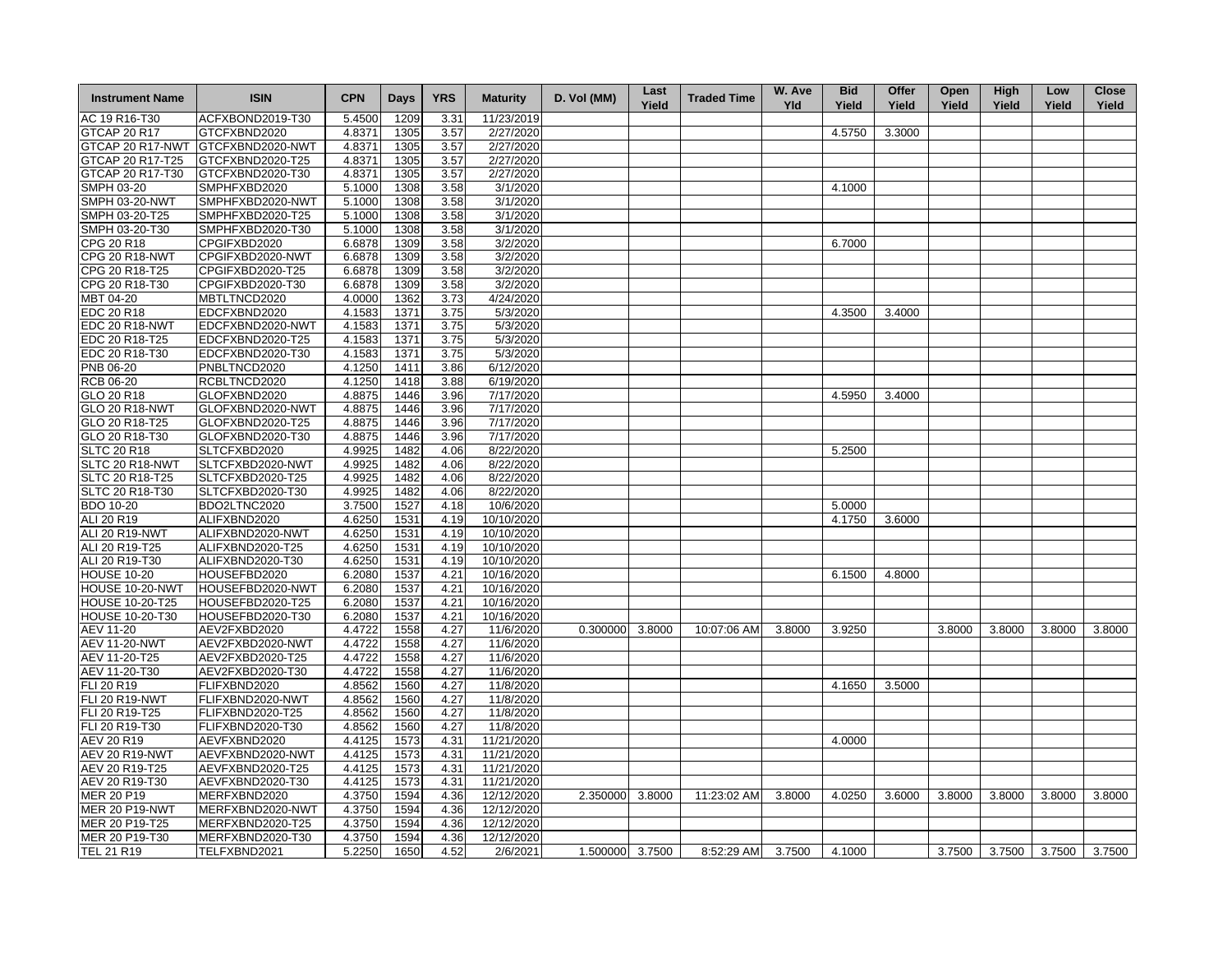| <b>Instrument Name</b>             | <b>ISIN</b>                          | <b>CPN</b> | <b>Days</b> | <b>YRS</b> | <b>Maturity</b>        | D. Vol (MM)     | Last<br>Yield | <b>Traded Time</b> | W. Ave<br><b>Yld</b> | <b>Bid</b><br>Yield | Offer<br>Yield | Open<br>Yield | High<br>Yield | Low<br>Yield | <b>Close</b><br>Yield |
|------------------------------------|--------------------------------------|------------|-------------|------------|------------------------|-----------------|---------------|--------------------|----------------------|---------------------|----------------|---------------|---------------|--------------|-----------------------|
| <b>TEL 21 R19-NWT</b>              | TELFXBND2021-NWT                     | 5.2250     | 1650        | 4.52       | 2/6/2021               |                 |               |                    |                      |                     |                |               |               |              |                       |
| TEL 21 R19-T25                     | TELFXBND2021-T25                     | 5.2250     | 1650        | 4.52       | 2/6/2021               |                 |               |                    |                      |                     |                |               |               |              |                       |
| TEL 21 R19-T30                     | TELFXBND2021-T30                     | 5.2250     | 1650        | 4.52       | 2/6/2021               |                 |               |                    |                      |                     |                |               |               |              |                       |
| ABS 21 R19                         | ABSFXBND2021                         | 5.3350     | 1654        | 4.53       | 2/10/2021              |                 |               |                    |                      | 4.2500              | 3.5000         |               |               |              |                       |
| <b>ABS 21 R19-NWT</b>              | ABSFXBND2021-NWT                     | 5.3350     | 1654        | 4.53       | 2/10/2021              |                 |               |                    |                      |                     |                |               |               |              |                       |
| ABS 21 R19-T25                     | ABSFXBND2021-T25                     | 5.3350     | 1654        | 4.53       | 2/10/2021              |                 |               |                    |                      |                     |                |               |               |              |                       |
| ABS 21 R19-T30                     | ABSFXBND2021-T30                     | 5.3350     | 1654        | 4.53       | 2/10/2021              |                 |               |                    |                      |                     |                |               |               |              |                       |
| <b>ROCK 21 R19</b>                 | ROCKFXBD2021                         | 5.0932     | 1659        | 4.54       | 2/15/2021              | 3.000000        | 4.7240        | 9:04:40 AM         | 4.7240               | 4.5000              | 3.5000         | 4.7240        | 4.7240        | 4.7240       | 4.7240                |
| ROCK 21 R19-NWT                    | ROCKFXBD2021-NWT                     | 5.0932     | 1659        | 4.54       | 2/15/2021              |                 |               |                    |                      |                     |                |               |               |              |                       |
| ROCK 21 R19-T25                    | ROCKFXBD2021-T25                     | 5.0932     | 1659        | 4.54       | 2/15/2021              |                 |               |                    |                      |                     |                |               |               |              |                       |
| ROCK 21 R19-T30                    | ROCKFXBD2021-T30                     | 5.0932     | 1659        | 4.54       | 2/15/2021              |                 |               |                    |                      |                     |                |               |               |              |                       |
| SMPH 02-21                         | SMPH2FBD2021                         | 4.5095     | 1669        | 4.57       | 2/25/2021              |                 |               |                    |                      | 4.1000              |                |               |               |              |                       |
| <b>SMPH 02-21-NWT</b>              | SMPH2FBD2021-NWT                     | 4.5095     | 1669        | 4.57       | 2/25/2021              |                 |               |                    |                      |                     |                |               |               |              |                       |
| SMPH 02-21-T25                     | SMPH2FBD2021-T25                     | 4.5095     | 1669        | 4.57       | 2/25/2021              |                 |               |                    |                      |                     |                |               |               |              |                       |
| SMPH 02-21-T30                     | SMPH2FBD2021-T30                     | 4.5095     | 1669        | 4.57       | 2/25/2021              |                 |               |                    |                      |                     |                |               |               |              |                       |
| JGS 21 R19                         | JGSFXBND2021                         | 5.2442     | 1671        | 4.57       | 2/27/2021              |                 |               |                    |                      | 4.1500              | 3.5000         |               |               |              |                       |
| <b>JGS 21 R19-NWT</b>              | JGSFXBND2021-NWT                     | 5.2442     | 1671        | 4.57       | 2/27/2021              |                 |               |                    |                      |                     |                |               |               |              |                       |
| JGS 21 R19-T25                     | JGSFXBND2021-T25                     | 5.2442     | 1671        | 4.57       | 2/27/2021              |                 |               |                    |                      |                     |                |               |               |              |                       |
| JGS 21 R19-T30                     | JGSFXBND2021-T30                     | 5.2442     | 1671        | 4.57       | 2/27/2021              |                 |               |                    |                      |                     |                |               |               |              |                       |
| <b>SLI 21 R18</b>                  | SLIFXBND2021                         | 6.7150     | 1694        | 4.64       | 3/22/2021              |                 |               |                    |                      | 6.7000              |                |               |               |              |                       |
| <b>SLI 21 R18-NWT</b>              | SLIFXBND2021-NWT                     | 6.7150     | 1694        | 4.64       | 3/22/2021              |                 |               |                    |                      |                     |                |               |               |              |                       |
| SLI 21 R18-T25                     | SLIFXBND2021-T25                     | 6.7150     | 1694        | 4.64       | 3/22/2021              |                 |               |                    |                      |                     |                |               |               |              |                       |
| SLI 21 R18-T30                     | SLIFXBND2021-T30                     | 6.7150     | 1694        | 4.64       | 3/22/2021              |                 |               |                    |                      |                     |                |               |               |              |                       |
| <b>MNTC 21 R19</b>                 | MNTCFXBD2021                         | 5.0700     | 1703        | 4.66       | 3/31/2021              |                 |               |                    |                      | 4.3500              |                |               |               |              |                       |
| MNTC 21 R19-NWT                    | MNTCFXBD2021-NWT                     | 5.0700     | 1703        | 4.66       | 3/31/2021              |                 |               |                    |                      |                     |                |               |               |              |                       |
|                                    |                                      |            | 1703        |            |                        |                 |               |                    |                      |                     |                |               |               |              |                       |
| MNTC 21 R19-T25<br>MNTC 21 R19-T30 | MNTCFXBD2021-T25<br>MNTCFXBD2021-T30 | 5.0700     |             | 4.66       | 3/31/2021<br>3/31/2021 |                 |               |                    |                      |                     |                |               |               |              |                       |
|                                    |                                      | 5.0700     | 1703        | 4.66       |                        |                 |               |                    |                      |                     |                |               |               |              |                       |
| SMB 21 R19                         | SMBFXBND2021                         | 5.5000     | 1705        | 4.67       | 4/2/2021               |                 |               |                    |                      | 4.4000              | 3.7000         |               |               |              |                       |
| <b>SMB 21 R19-NWT</b>              | SMBFXBND2021-NWT                     | 5.5000     | 1705        | 4.67       | 4/2/2021               |                 |               |                    |                      |                     |                |               |               |              |                       |
| SMB 21 R19-T25                     | SMBFXBND2021-T25                     | 5.5000     | 1705        | 4.67       | $\sqrt{4}/2/2021$      |                 |               |                    |                      |                     |                |               |               |              |                       |
| SMB 21 R19-T30                     | SMBFXBND2021-T30                     | 5.5000     | 1705        | 4.67       | 4/2/2021               |                 |               |                    |                      |                     |                |               |               |              |                       |
| LBP 04-21                          | LBPLTNCD2021                         | 3.7500     | 1712        | 4.69       | 4/9/2021               | 0.200000        | 3.7550        | 9:53:54 AM         | 3.7550               |                     |                | 3.7550        | 3.7550        | 3.7550       | 3.7550                |
| <b>VLL 21 R19</b>                  | VLLFXBND2021                         | 5.9437     | 1742        | 4.77       | 5/9/2021               |                 |               |                    |                      | 6.2500              |                |               |               |              |                       |
| VLL 21 R19-NWT                     | VLLFXBND2021-NWT                     | 5.9437     | 1742        | 4.77       | 5/9/2021               |                 |               |                    |                      |                     |                |               |               |              |                       |
| VLL 21 R19-T25                     | VLLFXBND2021-T25                     | 5.9437     | 1742        | 4.77       | 5/9/2021               |                 |               |                    |                      |                     |                |               |               |              |                       |
| VLL 21 R19-T30                     | VLLFXBND2021-T30                     | 5.9437     | 1742        | 4.77       | 5/9/2021               |                 |               |                    |                      |                     |                |               |               |              |                       |
| AC 05-21                           | ACFXBOND2021                         | 6.8000     | 1745        | 4.78       | 5/12/2021              | 2.300000        | 4.1000        | 2:49:08 PM         | 3.9260               | 4.0000              | 3.6000         | 3.9000        | 4.1000        | 3.9000       | 4.1000                |
| AC 05-21-NWT                       | ACFXBOND2021-NWT                     | 6.8000     | 1745        | 4.78       | 5/12/2021              |                 |               |                    |                      |                     |                |               |               |              |                       |
| AC 05-21-T25                       | ACFXBOND2021-T25                     | 6.8000     | 1745        | 4.78       | 5/12/2021              |                 |               |                    |                      |                     |                |               |               |              |                       |
| AC 05-21-T30                       | ACFXBOND2021-T30                     | 6.8000     | 1745        | 4.78       | 5/12/2021              |                 |               |                    |                      |                     |                |               |               |              |                       |
| SM 21 R19                          | SMICFXBD2021                         | 5.2958     | 1752        | 4.80       | 5/19/2021              |                 |               |                    |                      | 4.1500              |                |               |               |              |                       |
| <b>SM 21 R19-NWT</b>               | SMICFXBD2021-NWT                     | 5.2958     | 1752        | 4.80       | 5/19/2021              |                 |               |                    |                      |                     |                |               |               |              |                       |
| SM 21 R19-T25                      | SMICFXBD2021-T25                     | 5.2958     | 1752        | 4.80       | 5/19/2021              |                 |               |                    |                      |                     |                |               |               |              |                       |
| SM 21 R19-T30                      | SMICFXBD2021-T30                     | 5.2958     | 1752        | 4.80       | 5/19/2021              |                 |               |                    |                      |                     |                |               |               |              |                       |
| CHI 21 R19                         | CHIFXBND2021                         | 5.3200     | 1770        | 4.85       | 6/6/2021               |                 |               |                    |                      | 5.3000              |                |               |               |              |                       |
| CHI 21 R19-NWT                     | CHIFXBND2021-NWT                     | 5.3200     | 1770        | 4.85       | 6/6/2021               |                 |               |                    |                      |                     |                |               |               |              |                       |
| CHI 21 R19-T25                     | CHIFXBND2021-T25                     | 5.3200     | 1770        | 4.85       | 6/6/2021               |                 |               |                    |                      |                     |                |               |               |              |                       |
| CHI 21 R19-T30                     | CHIFXBND2021-T30                     | 5.3200     | 1770        | 4.85       | 6/6/2021               |                 |               |                    |                      |                     |                |               |               |              |                       |
| <b>SMCGP 21 R19</b>                | SMCGPFBD2021                         | 4.3458     | 1805        | 4.94       | 7/11/2021              |                 |               |                    |                      | 4.1000              |                |               |               |              |                       |
|                                    | SMCGP 21 R19-NWT SMCGPFBD2021-NWT    | 4.3458     | 1805        | 4.94       | 7/11/2021              |                 |               |                    |                      |                     |                |               |               |              |                       |
| SMCGP 21 R19-T25                   | SMCGPFBD2021-T25                     | 4.3458     | 1805        | 4.94       | 7/11/2021              |                 |               |                    |                      |                     |                |               |               |              |                       |
| SMCGP 21 R19-T30                   | SMCGPFBD2021-T30                     | 4.3458     | 1805        | 4.94       | 7/11/2021              |                 |               |                    |                      |                     |                |               |               |              |                       |
| GTCAP 21 R19                       | GTCFXBND2021                         | 5.1965     | 1832        | 5.02       | 8/7/2021               | 3.380000 3.9100 |               | 11:21:00 AM        | 3.9100               | 4.7500              |                | 3.9100        | 3.9100        | 3.9100       | 3.9100                |
|                                    | GTCAP 21 R19-NWT GTCFXBND2021-NWT    | 5.1965     | 1832        | 5.02       | 8/7/2021               |                 |               |                    |                      |                     |                |               |               |              |                       |
|                                    |                                      |            |             |            |                        |                 |               |                    |                      |                     |                |               |               |              |                       |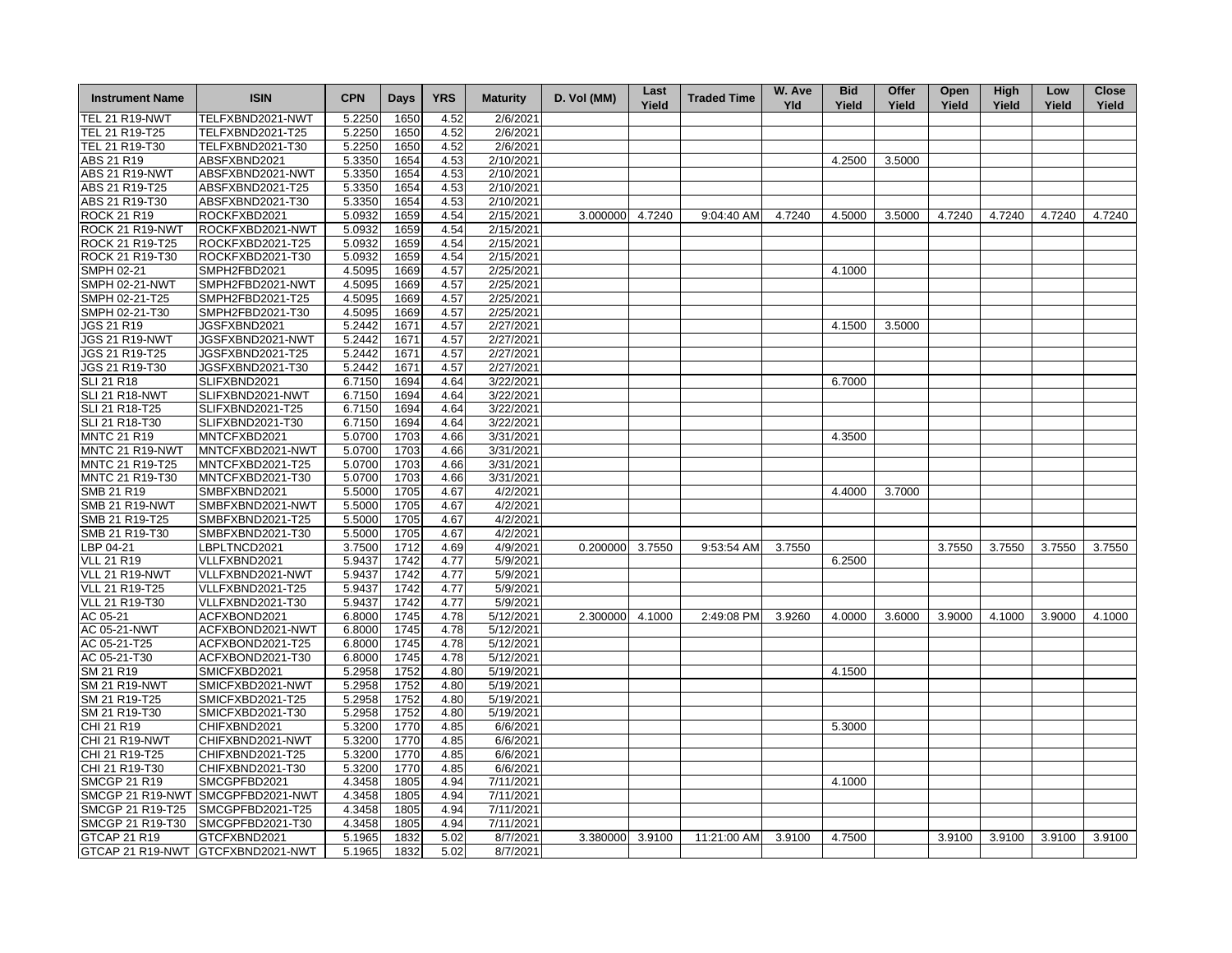| <b>Instrument Name</b>  | <b>ISIN</b>                       | <b>CPN</b> | <b>Days</b> | <b>YRS</b> | <b>Maturity</b> | D. Vol (MM) | Last<br>Yield | <b>Traded Time</b> | W. Ave<br><b>Yld</b> | <b>Bid</b><br>Yield | Offer<br>Yield | Open<br>Yield | High<br>Yield | Low<br>Yield | <b>Close</b><br>Yield |
|-------------------------|-----------------------------------|------------|-------------|------------|-----------------|-------------|---------------|--------------------|----------------------|---------------------|----------------|---------------|---------------|--------------|-----------------------|
| GTCAP 21 R19-T25        | GTCFXBND2021-T25                  | 5.1965     | 1832        | 5.02       | 8/7/2021        |             |               |                    |                      |                     |                |               |               |              |                       |
| GTCAP 21 R19-T30        | GTCFXBND2021-T30                  | 5.1965     | 1832        | 5.02       | 8/7/2021        |             |               |                    |                      |                     |                |               |               |              |                       |
| <b>SMPH 21 R19</b>      | SMPHFXBD2021                      | 5.2006     | 1857        | 5.08       | 9/1/2021        |             |               |                    |                      | 4.1250              |                |               |               |              |                       |
| SMPH 21 R19-NWT         | SMPHFXBD2021-NWT                  | 5.2006     | 1857        | 5.08       | 9/1/2021        |             |               |                    |                      |                     |                |               |               |              |                       |
| SMPH 21 R19-T25         | SMPHFXBD2021-T25                  | 5.2006     | 1857        | 5.08       | 9/1/2021        |             |               |                    |                      |                     |                |               |               |              |                       |
| SMPH 21 R19-T30         | SMPHFXBD2021-T30                  | 5.2006     | 1857        | 5.08       | 9/1/2021        |             |               |                    |                      |                     |                |               |               |              |                       |
| CPG 21 R20              | CPGIFXBD2021                      | 6.9758     | 1858        | 5.09       | 9/2/2021        |             |               |                    |                      | 7.2500              |                |               |               |              |                       |
| <b>CPG 21 R20-NWT</b>   | CPGIFXBD2021-NWT                  | 6.9758     | 1858        | 5.09       | 9/2/2021        |             |               |                    |                      |                     |                |               |               |              |                       |
| CPG 21 R20-T25          | CPGIFXBD2021-T25                  | 6.9758     | 1858        | 5.09       | 9/2/2021        |             |               |                    |                      |                     |                |               |               |              |                       |
| CPG 21 R20-T30          | CPGIFXBD2021-T30                  | 6.9758     | 1858        | 5.09       | 9/2/2021        |             |               |                    |                      |                     |                |               |               |              |                       |
| AP 21 R19               | APCFXBND2021                      | 5.2050     | 1866        | 5.11       | 9/10/2021       |             |               |                    |                      | 4.0500              |                |               |               |              |                       |
| AP 21 R19-NWT           | APCFXBND2021-NWT                  | 5.2050     | 1866        | 5.11       | 9/10/2021       |             |               |                    |                      |                     |                |               |               |              |                       |
| AP 21 R19-T25           | APCFXBND2021-T25                  | 5.2050     | 1866        | 5.11       | 9/10/2021       |             |               |                    |                      |                     |                |               |               |              |                       |
| AP 21 R19-T30           | APCFXBND2021-T30                  | 5.2050     | 1866        | 5.11       | 9/10/2021       |             |               |                    |                      |                     |                |               |               |              |                       |
| MBT 11-21               | MBTLTNCD2021                      | 4.2500     | 1938        | 5.31       | 11/21/2021      |             |               |                    |                      |                     |                |               |               |              |                       |
| FLI 21 R20              | FLIFXBND2021                      | 5.4000     | 1951        | 5.34       | 12/4/2021       | 0.250000    | 4.2750        | 3:28:08 PM         | 4.2750               | 4.2750              | 3.7000         | 4.2750        | 4.2750        | 4.2750       | 4.2750                |
| <b>FLI 21 R20-NWT</b>   | FLIFXBND2021-NWT                  | 5.4000     | 1951        | 5.34       | 12/4/2021       |             |               |                    |                      |                     |                |               |               |              |                       |
| FLI 21 R20-T25          | FLIFXBND2021-T25                  | 5.4000     | 1951        | 5.34       | 12/4/2021       |             |               |                    |                      |                     |                |               |               |              |                       |
| FLI 21 R20-T30          | FLIFXBND2021-T30                  | 5.4000     | 1951        | 5.34       | 12/4/2021       |             |               |                    |                      |                     |                |               |               |              |                       |
| <b>RLC 02-22</b>        | RLCFXBND2022                      | 4.8000     | 2032        | 5.56       | 2/23/2022       |             |               |                    |                      | 4.6500              | 3.8000         |               |               |              |                       |
| <b>RLC 02-22-NWT</b>    | RLCFXBND2022-NWT                  | 4.8000     | 2032        | 5.56       | 2/23/2022       |             |               |                    |                      |                     |                |               |               |              |                       |
| RLC 02-22-T25           | RLCFXBND2022-T25                  | 4.8000     | 2032        | 5.56       | 2/23/2022       |             |               |                    |                      |                     |                |               |               |              |                       |
| RLC 02-22-T30           |                                   |            |             |            | 2/23/2022       |             |               |                    |                      |                     |                |               |               |              |                       |
|                         | RLCFXBND2022-T30                  | 4.8000     | 2032        | 5.56       | 4/2/2022        |             |               |                    |                      |                     |                |               |               |              |                       |
| SMB 22 R19              | SMBFXBND2022                      | 6.6000     | 2070        | 5.67       |                 |             |               |                    |                      | 4.5000              | 4.0000         |               |               |              |                       |
| <b>SMB 22 R19-NWT</b>   | SMBFXBND2022-NWT                  | 6.6000     | 2070        | 5.67       | 4/2/2022        |             |               |                    |                      |                     |                |               |               |              |                       |
| SMB 22 R19-T25          | SMBFXBND2022-T25                  | 6.6000     | 2070        | 5.67       | 4/2/2022        |             |               |                    |                      |                     |                |               |               |              |                       |
| SMB 22 R19-T30          | SMBFXBND2022-T30                  | 6.6000     | 2070        | 5.67       | 4/2/2022        |             |               |                    |                      |                     |                |               |               |              |                       |
| ALI 22 R19              | ALIFXBND2022                      | 6.0000     | 2095        | 5.74       | 4/27/2022       | 5.000000    | 4.1500        | 3:30:58 PM         | 4.1500               | 4.2500              | 3.8000         | 4.1500        | 4.1500        | 4.1500       | 4.1500                |
| ALI 22 R19-NWT          | ALIFXBND2022-NWT                  | 6.0000     | 2095        | 5.74       | 4/27/2022       |             |               |                    |                      |                     |                |               |               |              |                       |
| ALI 22 R19-T25          | ALIFXBND2022-T25                  | 6.0000     | 2095        | 5.74       | 4/27/2022       |             |               |                    |                      |                     |                |               |               |              |                       |
| ALI 22 R19-T30          | ALIFXBND2022-T30                  | 6.0000     | 2095        | 5.74       | 4/27/2022       |             |               |                    |                      |                     |                |               |               |              |                       |
| ALI 22 4.5              | ALI2FXBD2022                      | 4.5000     | 2097        | 5.74       | 4/29/2022       |             |               |                    |                      | 4.3000              | 3.7000         |               |               |              |                       |
| ALI 22 4.5-NWT          | ALI2FXBD2022-NWT                  | 4.5000     | 2097        | 5.74       | 4/29/2022       |             |               |                    |                      |                     |                |               |               |              |                       |
| ALI 22 4.5-T25          | ALI2FXBD2022-T25                  | 4.5000     | 2097        | 5.74       | 4/29/2022       |             |               |                    |                      |                     |                |               |               |              |                       |
| ALI 22 4.5-T30          | ALI2FXBD2022-T30                  | 4.5000     | 2097        | 5.74       | 4/29/2022       |             |               |                    |                      |                     |                |               |               |              |                       |
| <b>SLTC 22 R20</b>      | SLTCFXBD2022                      | 5.5796     | 2120        | 5.80       | 5/22/2022       |             |               |                    |                      | 4.5000              | 3.7000         |               |               |              |                       |
| SLTC 22 R20-NWT         | SLTCFXBD2022-NWT                  | 5.5796     | 2120        | 5.80       | 5/22/2022       |             |               |                    |                      |                     |                |               |               |              |                       |
| SLTC 22 R20-T25         | SLTCFXBD2022-T25                  | 5.5796     | 2120        | 5.80       | 5/22/2022       |             |               |                    |                      |                     |                |               |               |              |                       |
| SLTC 22 R20-T30         | SLTCFXBD2022-T30                  | 5.5796     | 2120        | 5.80       | 5/22/2022       |             |               |                    |                      |                     |                |               |               |              |                       |
| HOUSE 22 R20            | HOUSEFBD2022                      | 6.1310     | 2175        | 5.95       | 7/16/2022       |             |               |                    |                      | 6.7500              |                |               |               |              |                       |
|                         | HOUSE 22 R20-NWT HOUSEFBD2022-NWT | 6.1310     | 2175        | 5.95       | 7/16/2022       |             |               |                    |                      |                     |                |               |               |              |                       |
| <b>HOUSE 22 R20-T25</b> | HOUSEFBD2022-T25                  | 6.1310     | 2175        | 5.95       | 7/16/2022       |             |               |                    |                      |                     |                |               |               |              |                       |
| <b>HOUSE 22 R20-T30</b> | HOUSEFBD2022-T30                  | 6.1310     | 2175        | 5.95       | 7/16/2022       |             |               |                    |                      |                     |                |               |               |              |                       |
| SM 22 R19               | SMICFXBD2022                      | 6.9442     | 2175        | 5.95       | 7/16/2022       | 20.000000   | 4.1000        | 4:01:48 PM         | 4.1000               | 4.3000              | 3.8000         | 4.1000        | 4.1000        | 4.1000       | 4.1000                |
| <b>SM 22 R19-NWT</b>    | SMICFXBD2022-NWT                  | 6.9442     | 2175        | 5.95       | 7/16/2022       |             |               |                    |                      |                     |                |               |               |              |                       |
| SM 22 R19-T25           | SMICFXBD2022-T25                  | 6.9442     | 2175        | 5.95       | 7/16/2022       |             |               |                    |                      |                     |                |               |               |              |                       |
| SM 22 R19-T30           | SMICFXBD2022-T30                  | 6.9442     | 2175        | 5.95       | 7/16/2022       |             |               |                    |                      |                     |                |               |               |              |                       |
| <b>AEV 22 R20</b>       | AEVFXBND2022                      | 5.0056     | 2196        | 6.01       | 8/6/2022        |             |               |                    |                      | 4.3750              |                |               |               |              |                       |
| AEV 22 R20-NWT          | AEVFXBND2022-NWT                  | 5.0056     | 2196        | 6.01       | 8/6/2022        |             |               |                    |                      |                     |                |               |               |              |                       |
| AEV 22 R20-T25          | AEVFXBND2022-T25                  | 5.0056     | 2196        | 6.01       | 8/6/2022        |             |               |                    |                      |                     |                |               |               |              |                       |
| AEV 22 R20-T30          | AEVFXBND2022-T30                  | 5.0056     | 2196        | 6.01       | 8/6/2022        |             |               |                    |                      |                     |                |               |               |              |                       |
| <b>FLI 22 R20</b>       | FLIFXBND2022                      | 5.3567     | 2210        | 6.05       | 8/20/2022       |             |               |                    |                      | 4.3750              |                |               |               |              |                       |
| <b>FLI 22 R20-NWT</b>   | FLIFXBND2022-NWT                  | 5.3567     | 2210        | 6.05       | 8/20/2022       |             |               |                    |                      |                     |                |               |               |              |                       |
| FLI 22 R20-T25          | FLIFXBND2022-T25                  | 5.3567     | 2210        | 6.05       | 8/20/2022       |             |               |                    |                      |                     |                |               |               |              |                       |
|                         |                                   |            |             |            |                 |             |               |                    |                      |                     |                |               |               |              |                       |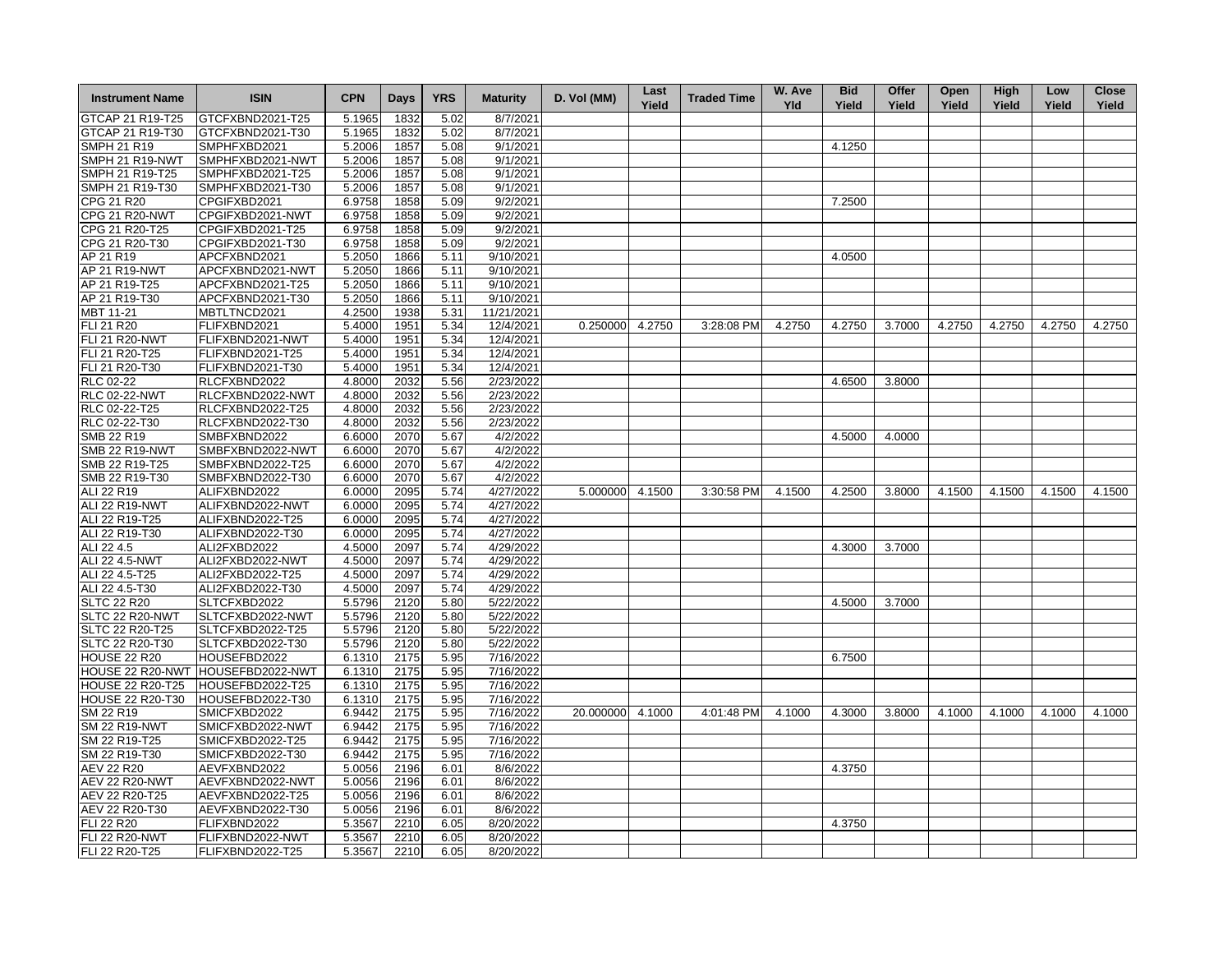| <b>Instrument Name</b> | <b>ISIN</b>                       | <b>CPN</b> | <b>Days</b> | <b>YRS</b> | <b>Maturity</b> | D. Vol (MM) | Last<br>Yield | <b>Traded Time</b> | W. Ave<br><b>Yld</b> | <b>Bid</b><br>Yield | Offer<br>Yield | Open<br>Yield | High<br>Yield | Low<br>Yield | <b>Close</b><br>Yield |
|------------------------|-----------------------------------|------------|-------------|------------|-----------------|-------------|---------------|--------------------|----------------------|---------------------|----------------|---------------|---------------|--------------|-----------------------|
| FLI 22 R20-T30         | FLIFXBND2022-T30                  | 5.3567     | 2210        | 6.05       | 8/20/2022       |             |               |                    |                      |                     |                |               |               |              |                       |
| GTCAP 23 R20           | GTCFXBND2023                      | 5.0937     | 2401        | 6.57       | 2/27/2023       |             |               |                    |                      | 4.7500              |                |               |               |              |                       |
| GTCAP 23 R20-NWT       | GTCFXBND2023-NWT                  | 5.0937     | 2401        | 6.57       | 2/27/2023       |             |               |                    |                      |                     |                |               |               |              |                       |
| GTCAP 23 R20-T25       | GTCFXBND2023-T25                  | 5.0937     | 2401        | 6.57       | 2/27/2023       |             |               |                    |                      |                     |                |               |               |              |                       |
| GTCAP 23 R20-T30       | GTCFXBND2023-T30                  | 5.0937     | 2401        | 6.57       | 2/27/2023       |             |               |                    |                      |                     |                |               |               |              |                       |
| EDC 23 R19             | EDCFXBND2023                      | 4.7312     | 2466        | 6.75       | 5/3/2023        |             |               |                    |                      | 4.6250              |                |               |               |              |                       |
| EDC 23 R19-NWT         | EDCFXBND2023-NWT                  | 4.7312     | 2466        | 6.75       | 5/3/2023        |             |               |                    |                      |                     |                |               |               |              |                       |
| EDC 23 R19-T25         | EDCFXBND2023-T25                  | 4.7312     | 2466        | 6.75       | 5/3/2023        |             |               |                    |                      |                     |                |               |               |              |                       |
| EDC 23 R19-T30         | EDCFXBND2023-T30                  | 4.7312     | 2466        | 6.75       | 5/3/2023        |             |               |                    |                      |                     |                |               |               |              |                       |
| AC 23 R22              | ACFXBOND2023                      | 3.9200     | 2531        | 6.93       | 7/7/2023        | 7.500000    | 3.7650        | 3:36:54 PM         | 3.7650               | 3.9000              |                | 3.7650        | 3.7650        | 3.7650       | 3.7650                |
| <b>AC 23 R22-NWT</b>   | ACFXBOND2023-NWT                  | 3.9200     | 2531        | 6.93       | 7/7/2023        |             |               |                    |                      |                     |                |               |               |              |                       |
| AC 23 R22-T25          | ACFXBOND2023-T25                  | 3.9200     | 2531        | 6.93       | 7/7/2023        |             |               |                    |                      |                     |                |               |               |              |                       |
| AC 23 R22-T30          | ACFXBOND2023-T30                  | 3.9200     | 2531        | 6.93       | 7/7/2023        |             |               |                    |                      |                     |                |               |               |              |                       |
| <b>SMCGP 23 R21</b>    | SMCGPFBD2023                      | 4.7575     | 2535        | 6.94       | 7/11/2023       | 6.700000    | 4.2000        | 3:07:57 PM         | 4.1596               | 4.5000              |                | 4.2000        | 4.2000        | 4.1000       | 4.2000                |
|                        | SMCGP 23 R21-NWT SMCGPFBD2023-NWT | 4.7575     | 2535        | 6.94       | 7/11/2023       |             |               |                    |                      |                     |                |               |               |              |                       |
| SMCGP 23 R21-T25       | SMCGPFBD2023-T25                  | 4.7575     | 2535        | 6.94       | 7/11/2023       |             |               |                    |                      |                     |                |               |               |              |                       |
| SMCGP 23 R21-T30       | SMCGPFBD2023-T30                  | 4.7575     | 2535        | 6.94       | 7/11/2023       |             |               |                    |                      |                     |                |               |               |              |                       |
| GLO 23 R20             | GLOFXBND2023                      | 5.2792     | 2541        | 6.96       | 7/17/2023       |             |               |                    |                      | 4.4750              |                |               |               |              |                       |
| <b>GLO 23 R20-NWT</b>  | GLOFXBND2023-NWT                  | 5.2792     | 2541        | 6.96       | 7/17/2023       |             |               |                    |                      |                     |                |               |               |              |                       |
| GLO 23 R20-T25         | GLOFXBND2023-T25                  | 5.2792     | 2541        | 6.96       | 7/17/2023       |             |               |                    |                      |                     |                |               |               |              |                       |
| GLO 23 R20-T30         | GLOFXBND2023-T30                  | 5.2792     | 2541        | 6.96       | 7/17/2023       |             |               |                    |                      |                     |                |               |               |              |                       |
| <b>FLI 23 R20</b>      | FLIFXBND2023                      | 5.4333     | 2655        | 7.27       | 11/8/2023       |             |               |                    |                      | 4.9500              |                |               |               |              |                       |
| <b>FLI 23 R20-NWT</b>  | FLIFXBND2023-NWT                  | 5.4333     | 2655        | 7.27       | 11/8/2023       |             |               |                    |                      |                     |                |               |               |              |                       |
| FLI 23 R20-T25         | FLIFXBND2023-T25                  | 5.4333     | 2655        | 7.27       | 11/8/2023       |             |               |                    |                      |                     |                |               |               |              |                       |
| FLI 23 R20-T30         | FLIFXBND2023-T30                  | 5.4333     | 2655        | 7.27       | 11/8/2023       |             |               |                    |                      |                     |                |               |               |              |                       |
| AEV 23 R20             | AEVFXBND2023                      | 4.6188     | 2668        | 7.30       | 11/21/2023      |             |               |                    |                      | 4.5250              |                |               |               |              |                       |
| <b>AEV 23 R20-NWT</b>  | AEVFXBND2023-NWT                  | 4.6188     | 2668        | 7.30       | 11/21/2023      |             |               |                    |                      |                     |                |               |               |              |                       |
| AEV 23 R20-T25         | AEVFXBND2023-T25                  | 4.6188     | 2668        | 7.30       | 11/21/2023      |             |               |                    |                      |                     |                |               |               |              |                       |
| AEV 23 R20-T30         | AEVFXBND2023-T30                  | 4.6188     | 2668        | 7.30       | 11/21/2023      |             |               |                    |                      |                     |                |               |               |              |                       |
| FDC 24 R21             | FDCFXBND2024                      | 6.1458     | 2732        | 7.48       | 1/24/2024       |             |               |                    |                      | 4.8500              |                |               |               |              |                       |
| FDC 24 R21-NWT         | FDCFXBND2024-NWT                  | 6.1458     | 2732        | 7.48       | 1/24/2024       |             |               |                    |                      |                     |                |               |               |              |                       |
| FDC 24 R21-T25         | FDCFXBND2024-T25                  | 6.1458     | 2732        | 7.48       | 1/24/2024       |             |               |                    |                      |                     |                |               |               |              |                       |
| FDC 24 R21-T30         | FDCFXBND2024-T30                  | 6.1458     | 2732        | 7.48       | 1/24/2024       |             |               |                    |                      |                     |                |               |               |              |                       |
| ALI 24 R20             | ALIFXBND2024                      | 5.0000     | 2738        | 7.50       | 1/30/2024       |             |               |                    |                      | 4.4750              | 4.0000         |               |               |              |                       |
| ALI 24 R20-NWT         | ALIFXBND2024-NWT                  | 5.0000     | 2738        | 7.50       | 1/30/2024       |             |               |                    |                      |                     |                |               |               |              |                       |
| ALI 24 R20-T25         | ALIFXBND2024-T25                  | 5.0000     | 2738        | 7.50       | 1/30/2024       |             |               |                    |                      |                     |                |               |               |              |                       |
| ALI 24 R20-T30         | ALIFXBND2024-T30                  | 5.0000     | 2738        | 7.50       | 1/30/2024       |             |               |                    |                      |                     |                |               |               |              |                       |
| <b>TEL 24 R21</b>      | TELFXBND2024                      | 5.2813     | 2745        | 7.52       | 2/6/2024        |             |               |                    |                      | 4.8000              |                |               |               |              |                       |
| <b>TEL 24 R21-NWT</b>  | TELFXBND2024-NWT                  | 5.2813     | 2745        | 7.52       | 2/6/2024        |             |               |                    |                      |                     |                |               |               |              |                       |
| TEL 24 R21-T25         | TELFXBND2024-T25                  | 5.2813     | 2745        | 7.52       | 2/6/2024        |             |               |                    |                      |                     |                |               |               |              |                       |
| TEL 24 R21-T30         | TELFXBND2024-T30                  | 5.2813     | 2745        | 7.52       | 2/6/2024        |             |               |                    |                      |                     |                |               |               |              |                       |
| <b>JGS 24 R20</b>      | JGSFXBND2024                      | 5.3000     | 2766        | 7.57       | 2/27/2024       |             |               |                    |                      | 4.7250              |                |               |               |              |                       |
| <b>JGS 24 R20-NWT</b>  | JGSFXBND2024-NWT                  | 5.3000     | 2766        | 7.57       | 2/27/2024       |             |               |                    |                      |                     |                |               |               |              |                       |
| JGS 24 R20-T25         | JGSFXBND2024-T25                  | 5.3000     | 2766        | 7.57       | 2/27/2024       |             |               |                    |                      |                     |                |               |               |              |                       |
| JGS 24 R20-T30         | JGSFXBND2024-T30                  | 5.3000     | 2766        | 7.57       | 2/27/2024       |             |               |                    |                      |                     |                |               |               |              |                       |
| <b>MNTC 24 R21</b>     | MNTCFXBD2024                      | 5.5000     | 2799        | 7.66       | 3/31/2024       |             |               |                    |                      | 4.7750              |                |               |               |              |                       |
| MNTC 24 R21-NWT        | MNTCFXBD2024-NWT                  | 5.5000     | 2799        | 7.66       | 3/31/2024       |             |               |                    |                      |                     |                |               |               |              |                       |
| MNTC 24 R21-T25        | MNTCFXBD2024-T25                  | 5.5000     | 2799        | 7.66       | 3/31/2024       |             |               |                    |                      |                     |                |               |               |              |                       |
|                        |                                   |            |             |            |                 |             |               |                    |                      |                     |                |               |               |              |                       |
| MNTC 24 R21-T30        | MNTCFXBD2024-T30                  | 5.5000     | 2799        | 7.66       | 3/31/2024       |             |               |                    |                      |                     |                |               |               |              |                       |
| SMB 24 R21             | SMBFXBND2024                      | 6.0000     | 2801        | 7.67       | 4/2/2024        |             |               |                    |                      | 5.2000              | 4.2000         |               |               |              |                       |
| <b>SMB 24 R21-NWT</b>  | SMBFXBND2024-NWT                  | 6.0000     | 2801        | 7.67       | 4/2/2024        |             |               |                    |                      |                     |                |               |               |              |                       |
| SMB 24 R21-T25         | SMBFXBND2024-T25                  | 6.0000     | 2801        | 7.67       | 4/2/2024        |             |               |                    |                      |                     |                |               |               |              |                       |
| SMB 24 R21-T30         | SMBFXBND2024-T30                  | 6.0000     | 2801        | 7.67       | 4/2/2024        |             |               |                    |                      |                     |                |               |               |              |                       |
| SM 24 R21              | SMICFXBD2024                      | 5.6125     | 2848        | 7.80       | 5/19/2024       |             |               |                    |                      | 4.6500              |                |               |               |              |                       |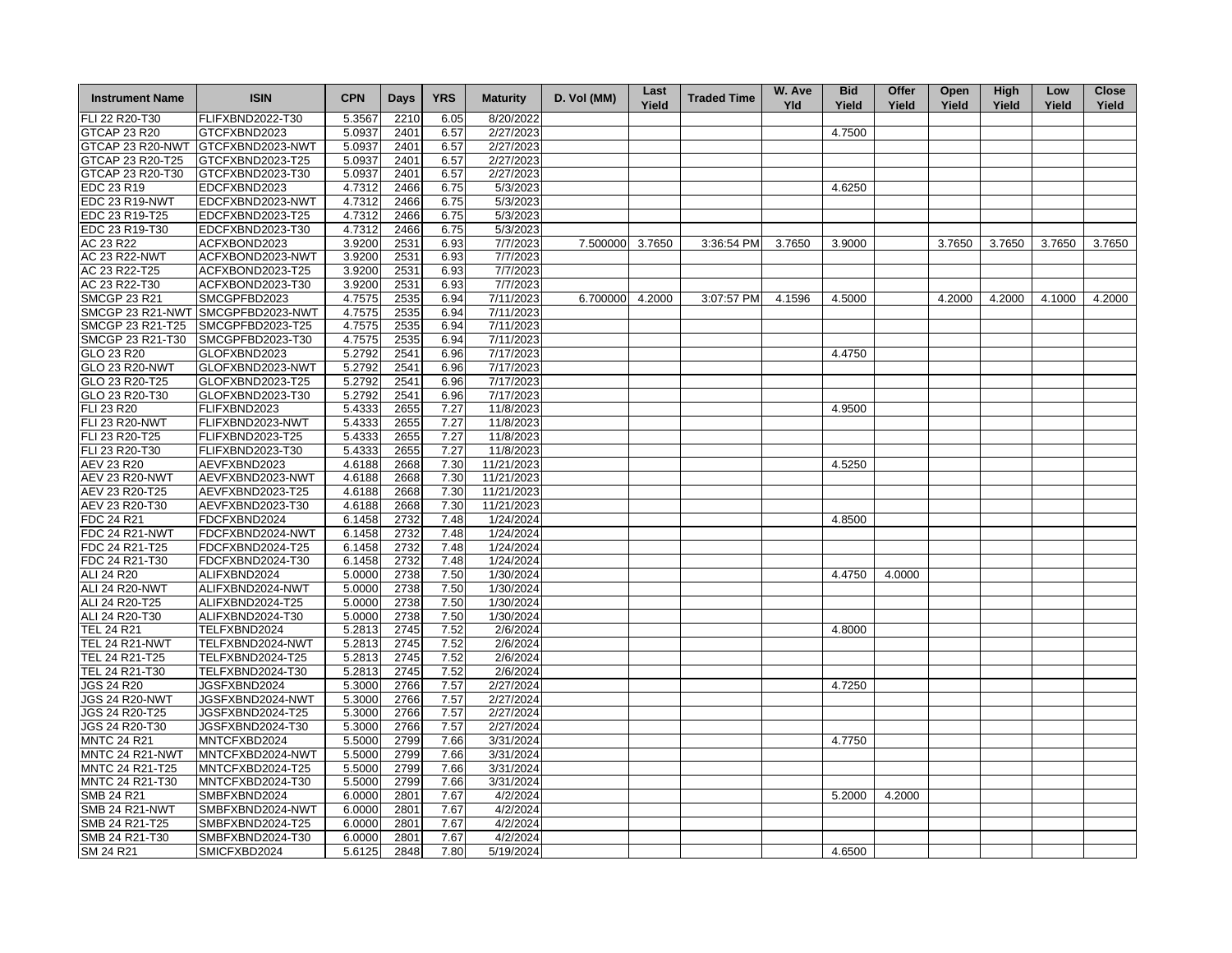| <b>Instrument Name</b>                | <b>ISIN</b>                          | <b>CPN</b> | <b>Days</b> | <b>YRS</b> | <b>Maturity</b>        | D. Vol (MM) | Last<br>Yield | <b>Traded Time</b> | W. Ave<br><b>Yld</b> | <b>Bid</b><br>Yield | Offer<br>Yield | Open<br>Yield | <b>High</b><br>Yield | Low<br>Yield | <b>Close</b><br>Yield |
|---------------------------------------|--------------------------------------|------------|-------------|------------|------------------------|-------------|---------------|--------------------|----------------------|---------------------|----------------|---------------|----------------------|--------------|-----------------------|
| <b>SM 24 R21-NWT</b>                  | SMICFXBD2024-NWT                     | 5.6125     | 2848        | 7.80       | 5/19/2024              |             |               |                    |                      |                     |                |               |                      |              |                       |
| SM 24 R21-T25                         | SMICFXBD2024-T25                     | 5.6125     | 2848        | 7.80       | 5/19/2024              |             |               |                    |                      |                     |                |               |                      |              |                       |
| SM 24 R21-T30                         | SMICFXBD2024-T30                     | 5.6125     | 2848        | 7.80       | 5/19/2024              |             |               |                    |                      |                     |                |               |                      |              |                       |
| <b>GTCAP 24 R21</b>                   | GTCFXBND2024                         | 5.6250     | 2928        | 8.02       | 8/7/2024               |             |               |                    |                      | 4.8500              |                |               |                      |              |                       |
| GTCAP 24 R21-NWT                      | GTCFXBND2024-NWT                     | 5.6250     | 2928        | 8.02       | 8/7/2024               |             |               |                    |                      |                     |                |               |                      |              |                       |
| GTCAP 24 R21-T25                      | GTCFXBND2024-T25                     | 5.6250     | 2928        | 8.02       | 8/7/2024               |             |               |                    |                      |                     |                |               |                      |              |                       |
| GTCAP 24 R21-T30                      | GTCFXBND2024-T30                     | 5.6250     | 2928        | 8.02       | 8/7/2024               |             |               |                    |                      |                     |                |               |                      |              |                       |
| <b>SMPH 24 R21</b>                    | SMPHFXBD2024                         | 5.7417     | 2953        | 8.08       | 9/1/2024               |             |               |                    |                      | 5.2000              |                |               |                      |              |                       |
| SMPH 24 R21-NWT                       | SMPHFXBD2024-NWT                     | 5.7417     | 2953        | 8.08       | 9/1/2024               |             |               |                    |                      |                     |                |               |                      |              |                       |
| SMPH 24 R21-T25                       | SMPHFXBD2024-T25                     | 5.7417     | 2953        | 8.08       | 9/1/2024               |             |               |                    |                      |                     |                |               |                      |              |                       |
| SMPH 24 R21-T30                       | SMPHFXBD2024-T30                     | 5.7417     | 2953        | 8.08       | 9/1/2024               |             |               |                    |                      |                     |                |               |                      |              |                       |
| <b>FLI 24 R21</b>                     | FLIFXBND2024                         | 5.6389     | 3047        | 8.34       | 12/4/2024              |             |               |                    |                      | 5.1000              |                |               |                      |              |                       |
| <b>FLI 24 R21-NWT</b>                 | FLIFXBND2024-NWT                     | 5.6389     | 3047        | 8.34       | 12/4/2024              |             |               |                    |                      |                     |                |               |                      |              |                       |
| FLI 24 R21-T25                        | FLIFXBND2024-T25                     | 5.6389     | 3047        | 8.34       | 12/4/2024              |             |               |                    |                      |                     |                |               |                      |              |                       |
| FLI 24 R21-T30                        | FLIFXBND2024-T30                     | 5.6389     | 3047        | 8.34       | 12/4/2024              |             |               |                    |                      |                     |                |               |                      |              |                       |
| RLC 02-25                             | RLCFXBND2025                         | 4.9344     | 3128        | 8.56       | 2/23/2025              |             |               |                    |                      | 5.8000              |                |               |                      |              |                       |
|                                       |                                      |            |             |            |                        |             |               |                    |                      |                     |                |               |                      |              |                       |
| <b>RLC 02-25-NWT</b><br>RLC 02-25-T25 | RLCFXBND2025-NWT<br>RLCFXBND2025-T25 | 4.9344     | 3128        | 8.56       | 2/23/2025<br>2/23/2025 |             |               |                    |                      |                     |                |               |                      |              |                       |
|                                       |                                      | 4.9344     | 3128        | 8.56       |                        |             |               |                    |                      |                     |                |               |                      |              |                       |
| RLC 02-25-T30                         | RLCFXBND2025-T30                     | 4.9344     | 3128        | 8.56       | 2/23/2025              |             |               |                    |                      |                     |                |               |                      |              |                       |
| ALI 25 R21                            | ALIFXBND2025                         | 5.6250     | 3189        | 8.73       | 4/25/2025              |             |               |                    |                      | 4.6250              |                |               |                      |              |                       |
| ALI 25 R21-NWT                        | ALIFXBND2025-NWT                     | 5.6250     | 3189        | 8.73       | 4/25/2025              |             |               |                    |                      |                     |                |               |                      |              |                       |
| ALI 25 R21-T25                        | ALIFXBND2025-T25                     | 5.6250     | 3189        | 8.73       | 4/25/2025              |             |               |                    |                      |                     |                |               |                      |              |                       |
| ALI 25 R21-T30                        | ALIFXBND2025-T30                     | 5.6250     | 3189        | 8.73       | 4/25/2025              |             |               |                    |                      |                     |                |               |                      |              |                       |
| <b>SLTC 25 R22</b>                    | SLTCFXBD2025                         | 6.4872     | 3216        | 8.80       | 5/22/2025              |             |               |                    |                      | 6.5000              |                |               |                      |              |                       |
| SLTC 25 R22-NWT                       | SLTCFXBD2025-NWT                     | 6.4872     | 3216        | 8.80       | 5/22/2025              |             |               |                    |                      |                     |                |               |                      |              |                       |
| SLTC 25 R22-T25                       | SLTCFXBD2025-T25                     | 6.4872     | 3216        | 8.80       | 5/22/2025              |             |               |                    |                      |                     |                |               |                      |              |                       |
| SLTC 25 R22-T30                       | SLTCFXBD2025-T30                     | 6.4872     | 3216        | 8.80       | 5/22/2025              |             |               |                    |                      |                     |                |               |                      |              |                       |
| <b>HOUSE 25 R22</b>                   | HOUSEFBD2025                         | 6.8666     | 3271        | 8.96       | 7/16/2025              |             |               |                    |                      | 7.0000              |                |               |                      |              |                       |
|                                       | HOUSE 25 R22-NWT HOUSEFBD2025-NWT    | 6.8666     | 3271        | 8.96       | 7/16/2025              |             |               |                    |                      |                     |                |               |                      |              |                       |
| <b>HOUSE 25 R22-T25</b>               | HOUSEFBD2025-T25                     | 6.8666     | 3271        | 8.96       | 7/16/2025              |             |               |                    |                      |                     |                |               |                      |              |                       |
| <b>HOUSE 25 R22-T30</b>               | HOUSEFBD2025-T30                     | 6.8666     | 3271        | 8.96       | 7/16/2025              |             |               |                    |                      |                     |                |               |                      |              |                       |
| FLI 25 R22                            | FLIFXBND2025                         | 5.7139     | 3306        | 9.05       | 8/20/2025              |             |               |                    |                      | 5.2000              |                |               |                      |              |                       |
| <b>FLI 25 R22-NWT</b>                 | FLIFXBND2025-NWT                     | 5.7139     | 3306        | 9.05       | 8/20/2025              |             |               |                    |                      |                     |                |               |                      |              |                       |
| FLI 25 R22-T25                        | FLIFXBND2025-T25                     | 5.7139     | 3306        | 9.05       | 8/20/2025              |             |               |                    |                      |                     |                |               |                      |              |                       |
| FLI 25 R22-T30                        | FLIFXBND2025-T30                     | 5.7139     | 3306        | 9.05       | 8/20/2025              |             |               |                    |                      |                     |                |               |                      |              |                       |
| ALI 25 R22                            | ALI2FXBD2025                         | 4.7500     | 3372        | 9.23       | 10/25/2025             |             |               |                    |                      | 4.6250              |                |               |                      |              |                       |
| <b>ALI 25 R22-NWT</b>                 | ALI2FXBD2025-NWT                     | 4.7500     | 3372        | 9.23       | 10/25/2025             |             |               |                    |                      |                     |                |               |                      |              |                       |
| ALI 25 R22-T25                        | ALI2FXBD2025-T25                     | 4.7500     | 3372        | 9.23       | 10/25/2025             |             |               |                    |                      |                     |                |               |                      |              |                       |
| ALI 25 R22-T30                        | ALI2FXBD2025-T30                     | 4.7500     | 3372        | 9.23       | 10/25/2025             |             |               |                    |                      |                     |                |               |                      |              |                       |
| <b>SMPH 25 R23</b>                    | SMPHFXBD2025                         | 4.7990     | 3403        | 9.32       | 11/25/2025             |             |               |                    |                      | 4.7000              |                |               |                      |              |                       |
| SMPH 25 R23-NWT                       | SMPHFXBD2025-NWT                     | 4.7990     | 3403        | 9.32       | 11/25/2025             |             |               |                    |                      |                     |                |               |                      |              |                       |
| SMPH 25 R23-T25                       | SMPHFXBD2025-T25                     | 4.7990     | 3403        | 9.32       | 11/25/2025             |             |               |                    |                      |                     |                |               |                      |              |                       |
| SMPH 25 R23-T30                       | SMPHFXBD2025-T30                     | 4.7990     | 3403        | 9.32       | 11/25/2025             |             |               |                    |                      |                     |                |               |                      |              |                       |
| <b>MER 25 R20</b>                     | MERFXBND2025                         | 4.8750     | 3420        | 9.36       | 12/12/2025             |             |               |                    |                      | 4.6950              |                |               |                      |              |                       |
| <b>MER 25 R20-NWT</b>                 | MERFXBND2025-NWT                     | 4.8750     | 3420        | 9.36       | 12/12/2025             |             |               |                    |                      |                     |                |               |                      |              |                       |
| MER 25 R20-T25                        | MERFXBND2025-T25                     | 4.8750     | 3420        | 9.36       | 12/12/2025             |             |               |                    |                      |                     |                |               |                      |              |                       |
| MER 25 R20-T30                        | MERFXBND2025-T30                     | 4.8750     | 3420        | 9.36       | 12/12/2025             |             |               |                    |                      |                     |                |               |                      |              |                       |
| ALI 26 R23                            | ALIFXBND2026                         | 4.8500     | 3521        | 9.64       | 3/23/2026              |             |               |                    |                      | 4.6000              |                |               |                      |              |                       |
| ALI 26 R23-NWT                        |                                      |            |             |            |                        |             |               |                    |                      |                     |                |               |                      |              |                       |
|                                       | ALIFXBND2026-NWT                     | 4.8500     | 3521        | 9.64       | 3/23/2026              |             |               |                    |                      |                     |                |               |                      |              |                       |
| ALI 26 R23-T25                        | ALIFXBND2026-T25                     | 4.8500     | 3521        | 9.64       | 3/23/2026              |             |               |                    |                      |                     |                |               |                      |              |                       |
| ALI 26 R23-T30                        | ALIFXBND2026-T30                     | 4.8500     | 3521        | 9.64       | 3/23/2026              |             |               |                    |                      |                     |                |               |                      |              |                       |
| <b>SMCGP 26 R23</b>                   | SMCGPFBD2026                         | 5.1792     | 3631        | 9.94       | 7/11/2026              | 5.200000    | 4.4750        | 11:23:24 AM        | 4.4750               | 5.3500              |                | 4.4750        | 4.4750               | 4.4750       | 4.4750                |
|                                       | SMCGP 26 R23-NWT SMCGPFBD2026-NWT    | 5.1792     | 3631        | 9.94       | 7/11/2026              |             |               |                    |                      |                     |                |               |                      |              |                       |
|                                       | SMCGP 26 R23-T25 SMCGPFBD2026-T25    | 5.1792     | 3631        | 9.94       | 7/11/2026              |             |               |                    |                      |                     |                |               |                      |              |                       |